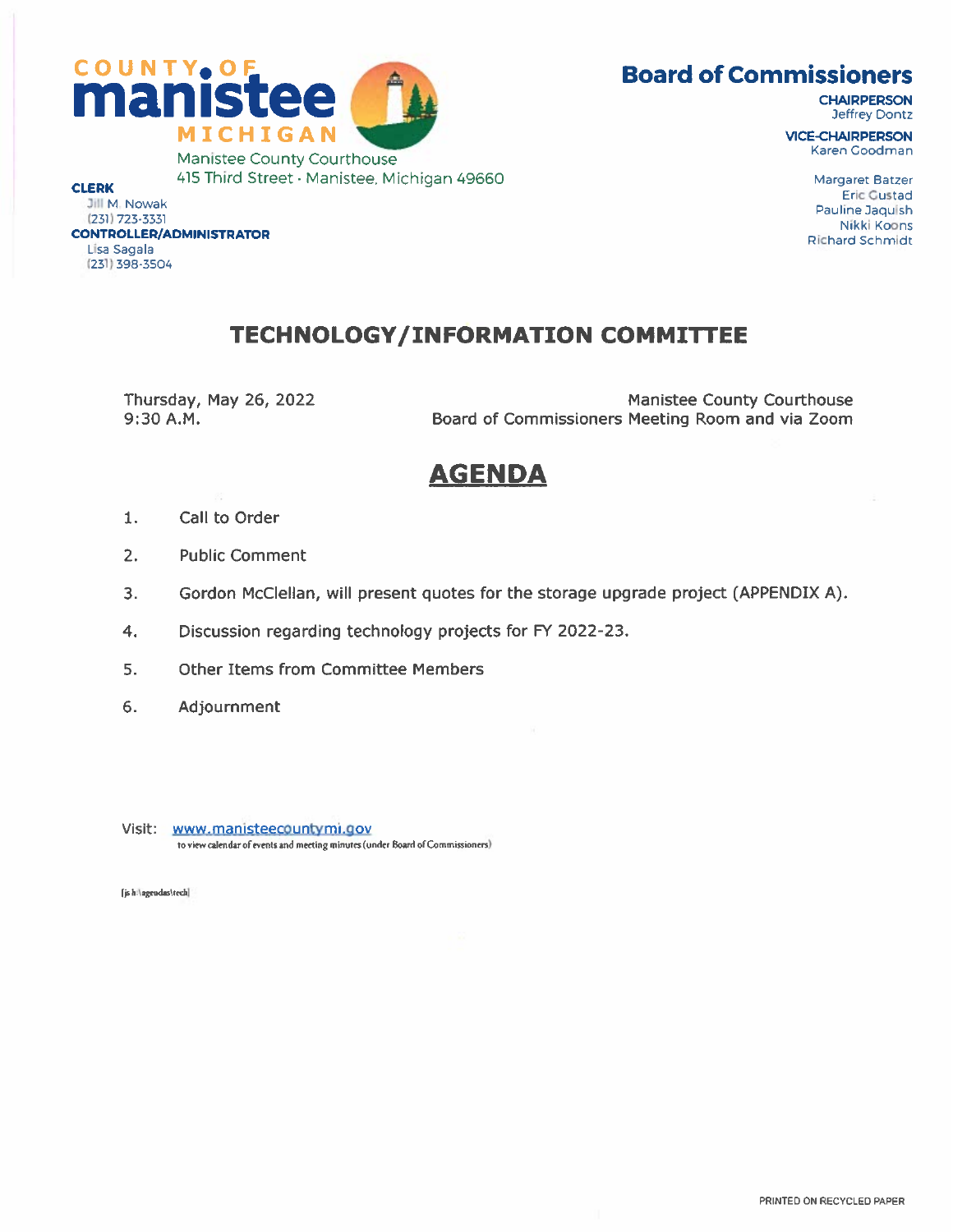

| <b>VENDOR</b>   | <b>GRACON SERVICES INC</b>                   |             |
|-----------------|----------------------------------------------|-------------|
| <b>END USER</b> | <b>MANISTEE COUNTY</b>                       |             |
| <b>RFQ</b>      | <b>STORAGE REFRESH (5YR)</b> Hewlett Packard |             |
| <b>DATE</b>     | 19-May-22                                    | ∣Enterprise |

| Qty           | <b>Model</b>  | <b>Description</b>                           | <b>Unit Price</b> |              | <b>Total</b> |            |
|---------------|---------------|----------------------------------------------|-------------------|--------------|--------------|------------|
|               | <b>ROQ82A</b> | HPE MSA 2062 10GbE ISCSI SFF Strg            |                   | 10,577.26    |              | 21,154.53  |
| 4             | <b>ROQ67A</b> | HPE MSA 14.4T SAS 10K SFF M2 6pk HDD Bdl     |                   | 5,241.81     | Ś            | 20,967.25  |
| 8             | <b>ROQ47A</b> | HPE MSA 1.92TB SAS RI SFF M2 SSD             |                   | 1,701.60     |              | 13,612.80  |
| 4             | AF556A        | HPE 1.83m 10A C13-UL Dom Pwr Cord            |                   | 8.63         |              | 34.50      |
|               | HU4A6A5       | <b>HPE 5Y Tech Care Essential SVC</b>        |                   | 4,297.79     | Ŝ            | 8,595.58   |
| 8             | J9283D        | Aruba 10G SFP+ to SFP+ 3m DAC Cable          |                   | 146.76       |              | 1,174.10   |
| $\mathcal{P}$ | <b>JL703A</b> | Aruba 8360-16Y2C Pwr2Prt3F2PS Bdl            |                   | 26,742.23    | Ś            | 53,484.45  |
|               |               | Non HPE part: 1.82m / 6ft 5-15P to C15 Power |                   |              |              |            |
| 4             | <b>TBD</b>    | Cord                                         |                   | 31.25        |              | 125.00     |
|               |               |                                              |                   | <b>TOTAL</b> |              | 119.148.20 |

| <b>OPTIONAL:</b>      |         |                                                     |          |                   |
|-----------------------|---------|-----------------------------------------------------|----------|-------------------|
| 2.00<br>$\sim$ $\sim$ | H8A01A5 | <b>HPE</b><br>8360<br>Support<br>- Ar<br>uba :<br>- | 5.639.08 | ,<br>--- <i>-</i> |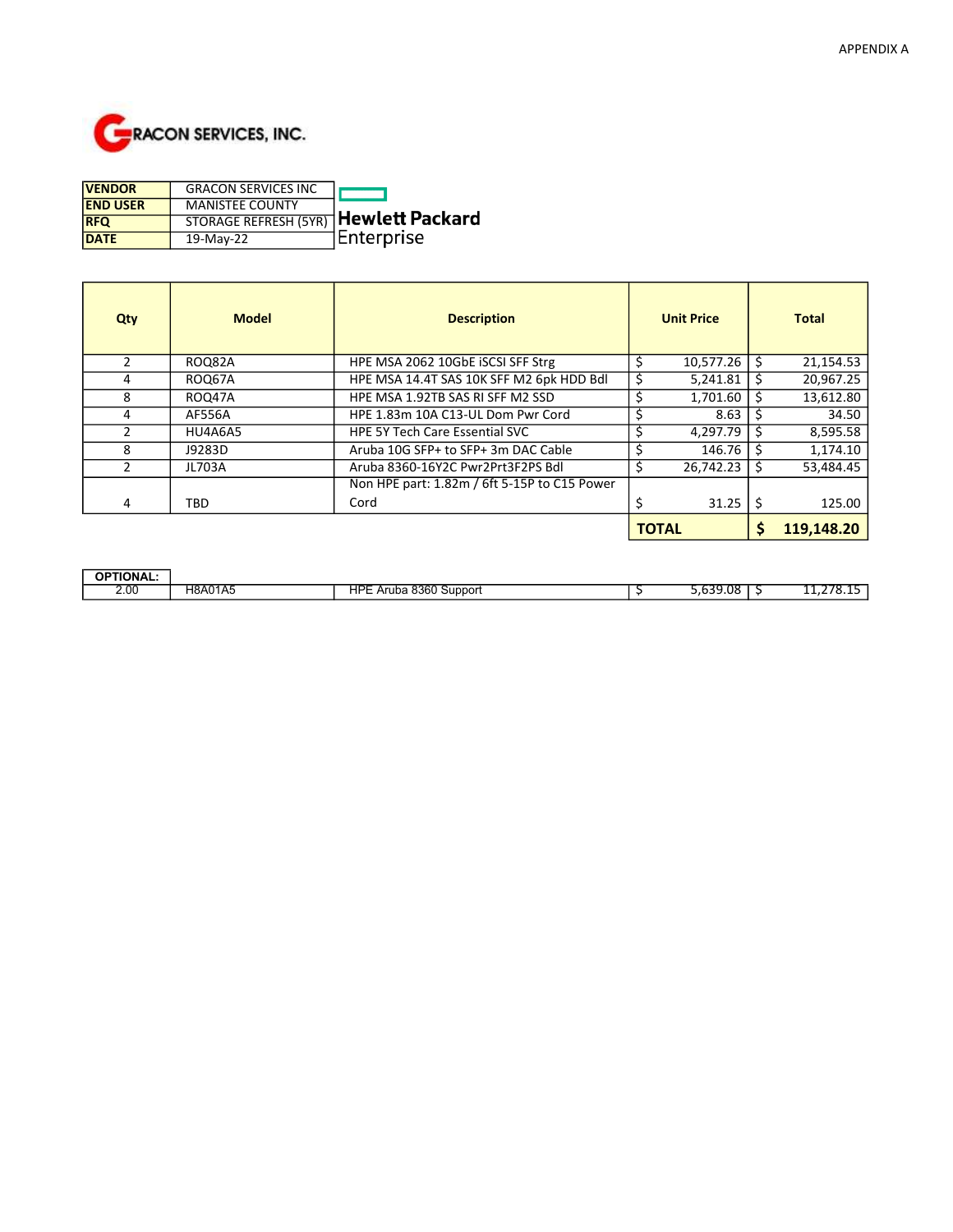| <b>PROVANTAGE</b><br><b>CERTIFIED QUOTATION</b>                                                                                                                                                                                                                                                                          |                                                                                         |                               |                             |                                   |           |             |
|--------------------------------------------------------------------------------------------------------------------------------------------------------------------------------------------------------------------------------------------------------------------------------------------------------------------------|-----------------------------------------------------------------------------------------|-------------------------------|-----------------------------|-----------------------------------|-----------|-------------|
| <b>Customer Number</b><br>2305818                                                                                                                                                                                                                                                                                        | Quotation Number<br>8912227                                                             | <b>Issue Date</b><br>05/19/22 | <b>Terms</b><br>Net 30 days | <b>Customer Reference</b><br>None |           |             |
| Issued by: Chad Heddleston 330-433-2628 chadh@provantage.com                                                                                                                                                                                                                                                             |                                                                                         |                               |                             |                                   |           |             |
| Shipping<br><b>ACCTS PAYABLE</b><br><b>RECEIVING PO# None</b><br>MANISTEE COUNTY COURTHOUSE<br><b>QUOTATION</b><br>MANISTEE COUNTY COURTHOUSE<br>415 THIRD ST<br>415 THIRD ST<br><b>MANISTEE, MI 49660</b><br>MANISTEE, MI 49660<br>(231)398-3500<br>gordon@manisteecountymi.gov<br>Via Ground Service<br>(231) 398-3500 |                                                                                         |                               |                             |                                   |           |             |
|                                                                                                                                                                                                                                                                                                                          | szielinski@manisteecountymi.gov<br>Attention: (231)398-3500 gordon@manisteecountymi.gov |                               |                             |                                   |           |             |
| <b>SKU</b><br><b>Product Name</b>                                                                                                                                                                                                                                                                                        |                                                                                         |                               | Part Number                 | Quantity                          | Each      | Total       |
| CMPTH6U                                                                                                                                                                                                                                                                                                                  | HPE MSA 2062 10GbE ISCSI SFF Storage                                                    |                               | R0Q82A                      | 2                                 | 7,699.00  | 15,398.00   |
| CMPTH79                                                                                                                                                                                                                                                                                                                  | Hpe MSA 14.4T SAS 10K SFF M2 6PK HDD BDL PL-II                                          |                               | R0Q67A                      | 4                                 | 3,799.00  | 15,196.00   |
| CMPTH6Y                                                                                                                                                                                                                                                                                                                  | Hpe MSA 1.92TB SAS Ri SFF M2 SSD PL-li                                                  |                               | <b>R0Q47A</b>               | 8                                 | 2,135.00  | 17,080.00   |
| CMPT13N                                                                                                                                                                                                                                                                                                                  | HPE 1.83m 10A C13-UL Power Cord                                                         |                               | AF556A                      | 4                                 | 6.75      | 27.00       |
| HPE93WN                                                                                                                                                                                                                                                                                                                  | HPE Aruba 10G SFP+ To SFP+ 3m DAC CBL                                                   |                               | J9283D                      | 8                                 | 99.00     | 792.00      |
| HEWN67W                                                                                                                                                                                                                                                                                                                  | HPE Aruba 8360-16Y2C PWR2PRT3F2PS BDL                                                   |                               | <b>JL703A</b>               | $\overline{2}$                    | 21,599.00 | 43,198.00   |
| <b>HPEC0TV</b>                                                                                                                                                                                                                                                                                                           | HPE 5yr Tech Care Essentials MSA 2062 Storage Service                                   |                               | <b>H28P2E</b>               | $\overline{2}$                    | 3,999.00  | 7,998.00    |
|                                                                                                                                                                                                                                                                                                                          |                                                                                         |                               |                             |                                   | Subtotal: | 99,689.00   |
| <b>Provantage Sales</b><br>7576 Freedom Ave NW                                                                                                                                                                                                                                                                           |                                                                                         |                               |                             |                                   | Shipping: | <b>FREE</b> |
| North Canton, OH 44720                                                                                                                                                                                                                                                                                                   |                                                                                         |                               |                             |                                   | Total:    | \$99,689.00 |

To place your order, email chadh@provantage.com or call 330-433-2628.

Please note that prices on this quotation cannot be guaranteed beyond the issue date.

Document Generated on 05/20/22 at 10:13:38 AMEST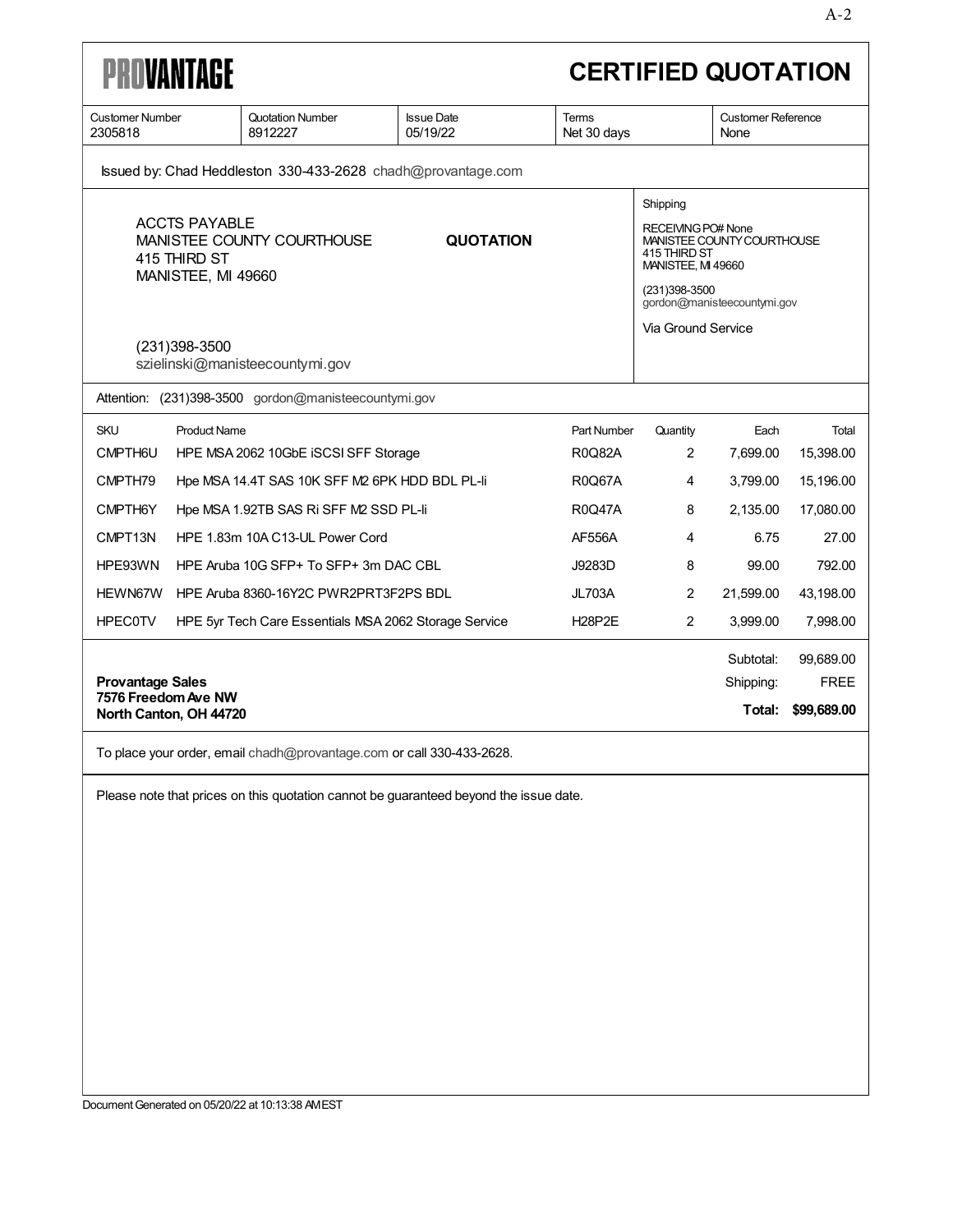

## **SOLD-TO PARTY 10957431**

MANISTEE COUNTY 415 3RD ST MANISTEE MI 49660-1624

#### **SHIP-TO**

MANISTEE COUNTY 415 3RD ST MANISTEE MI 49660-1624

## **Quotation Quotation Number** : [225064182](https://www.insight.com/insightweb/quoteDetails?quoNum=225064182) **Document Date** : 24-MAY-2022 **PO Number** : **PO Release**<br>Sales Rep **Sales Rep : Ronald Walters<br>
<b>Email** : RONALD.WALT **Email** : RONALD.WALTERS@INSIGHT.COM **Telephone** : +19374159463

#### **We deliver according to the following terms:**

| <b>Payment Terms</b>      | $:$ Net 30 days                   |
|---------------------------|-----------------------------------|
| Ship Via                  | : Insight Assigned Carrier/Ground |
| <b>Terms of Delivery:</b> | : FOB DESTINATION                 |
| Currency                  | : USD                             |

#### Quote valid until August 31st, 2022

| <b>Material</b> | <b>Material Description</b>                                                                                                        | Quantity       | <b>Unit Price</b> | <b>Extended Price</b> |
|-----------------|------------------------------------------------------------------------------------------------------------------------------------|----------------|-------------------|-----------------------|
| JL703A#ABA      | HPE Aruba CX 8360-16Y2C - switch - 16 ports -<br>managed - rack-mountable - TAA Compliant                                          | $\overline{2}$ | 18,064.68         | 36,129.36             |
|                 | <b>OPEN MARKET</b>                                                                                                                 |                |                   |                       |
| <b>J9283D</b>   | HPE Aruba Direct Attach Copper Cable -<br>10GBase direct attach cable - 10 ft                                                      | 8              | 98.06             | 784.48                |
|                 | <b>OPEN MARKET</b>                                                                                                                 |                |                   |                       |
|                 | FAFLASHEXPRESSSUI-FLASHEXPRESS BUNDLE INCLUDING X20 CHASSIS,<br>22TB DFM DATA PACK & 10 TIBS OF CLOUD BLOCK<br>STORE FOR 12 MONTHS | 1              | 32,248.44         | 32,248.44             |
|                 | <b>OPEN MARKET</b><br>Array 1                                                                                                      |                |                   |                       |
|                 | FAFLASHEXPRESSSUIFAFLASHEXPRESSSUITE- 22TB-BUNDLE 1 MONTH<br>EVERGREEN SILVER SUBSCRIPTION, NBD DELIVERY,<br>24/7 SUPPORT          | 12             | 734.79            | 8,817.48              |
|                 | <b>OPEN MARKET</b>                                                                                                                 |                |                   |                       |
| P019-008        | Tripp Lite 8ft Power Cord Cable 5-15P to C15<br>Heavy Duty 15A 14AWG 8' - power cable - NEMA<br>5-15 to IEC 60320 C15 - 8 ft       | 4              | 19.99             | 79.96                 |
|                 | <b>OPEN MARKET</b>                                                                                                                 |                |                   |                       |
|                 | <b>PKG-SVC-PUREFLASH NSIT - PURESTORAGE FLASHARRAY</b>                                                                             | 1              | 3,688.20          | 3,688.20              |
|                 | <b>OPEN MARKET</b>                                                                                                                 |                |                   |                       |
|                 | FAFLASHEXPRESSSUI-FLASHEXPRESS BUNDLE INCLUDING X20 CHASSIS,<br>22TB DFM DATA PACK & 10 TIBS OF CLOUD BLOCK<br>STORE FOR 12 MONTHS | 1              | 32,248.44         | 32,248.44             |
|                 | <b>OPEN MARKET</b>                                                                                                                 |                |                   |                       |

Array 2

A-3